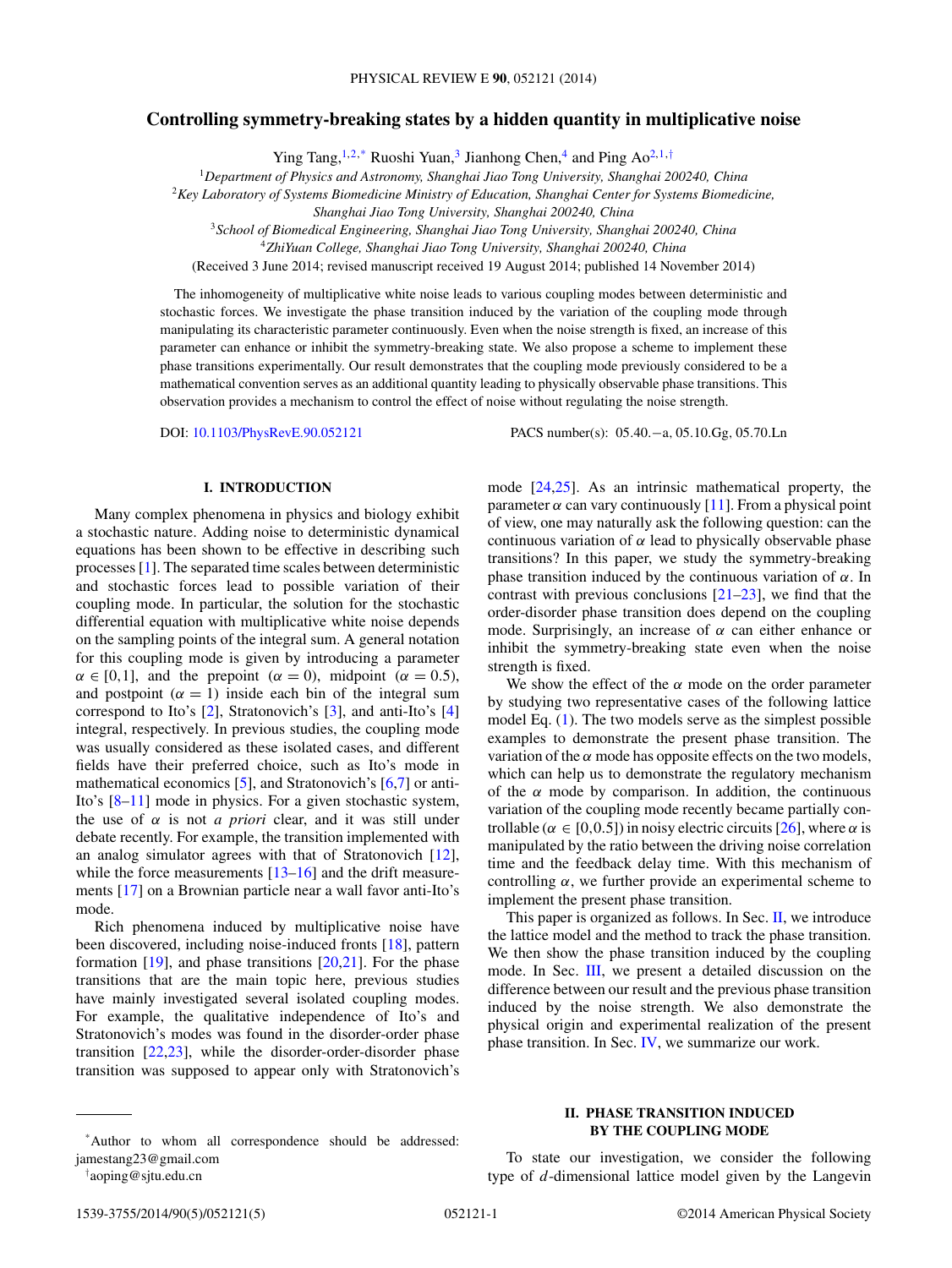<span id="page-1-0"></span>equation:

$$
\dot{q}_i = f(q_i) + \sqrt{\varepsilon} g(q_i) \xi_i(t) - \frac{J}{2d} h(q_i) \sum_{j \in n(i)} (q_i - q_j), \quad (1)
$$

where the scalar variable  $q_i(i = 1, ..., L^d)$  denotes the lattice point, and the symbol  $n(i)$  is the set of the 2*d* nearest neighbors of the site *i*. The noise intensity *ε* plays the role of the temperature  $(k_BT)$ , and *J* represents the coupling strength. Here  $\{\xi_i(t)\}\$ are Gaussian white noises with  $\langle \xi_i(t) \rangle = 0$  and  $\langle \xi_i(t_1)\xi_j(t_2)\rangle = \delta_{ij}\delta(t_1 - t_2)$ , and the average is taken with respect to the noise distribution. The drift term is  $f(q_i)$ , the coupling function is  $h(q_i)$ , and the diffusion matrix  $D_{ij}(q) \doteq$  $\delta_{ij}g(q_i)g(q_j)/2$ . For Eq. (1), there is a freedom in choosing *α*:  $\int_{t_0}^{t_N} g[q(t)]dW(t) = \lim_{N \to \infty} \sum_{n=1}^{N} g[q(t_n^*)][W(t_n) W(t_{n-1})$ <sup>n</sup> with  $t_n^* = \alpha t_n + (1 - \alpha)t_{n-1}$ , where the Wiener process  $W(t)$  is defined as  $\Delta W(t)|_{t_0}^{t_N} = \int_{t_0}^{t_N} \xi(t) dt$  [\[1\]](#page-4-0). As  $W(t)$ is not a bounded variation function, various  $\alpha$  values lead to different results of integration, corresponding to different coupling modes between stochastic and deterministic forces.

#### **A. Method**

We next introduce a method to track the phase transition. We analyze the equilibrium distribution  $\rho_{eq}(q_i)$  solved through the Fokker-Planck equation for Eq.  $(1)$  with the  $\alpha$  mode  $[10]$ :

$$
\partial_t \rho(q,t) = -\partial_q \left[ f(q) + \alpha g' g(q) - \frac{J}{2d} h(q) \sum_{j \in n} (q - q_j) - \frac{\varepsilon}{2} \partial_q g^2(q) \right] \rho(q,t), \quad (2)
$$

where we drop the subscript *i* as each site can be analyzed similarly by neglecting the boundary effect, and the superscript prime denotes the derivation with respect to *q*. The maximum point of the equilibrium distribution corresponds to the symmetry-breaking state. More specifically, by setting the left side of Eq. (2) to be zero, we first get the equilibrium distribution  $\rho_{eq}(q)$ . The mean value of each site  $\langle q \rangle$  then satisfies the condition

$$
\langle q \rangle = \int_{-\infty}^{+\infty} dq[q \rho_{\text{eq}}(q)]. \tag{3}
$$

To solve this equation, we adopt the classical Weiss mean-field method  $[21-25,27]$ , which has been applied successfully to study phase transitions in a wide class of stochastic dynamics, and its validity has been demonstrated by the simulations. From this method, the expected value for neighbor sites is assumed to be a constant  $\langle q \rangle$ . Then, the order parameter  $m =$  $|\langle q \rangle|$  can be calculated by the self-consistency Eq. (3). Two solutions for the symmetry-breaking state are obtained from the maximum point of the equilibrium distribution, which leads to the phase diagram in terms of parameters  $J$ ,  $\varepsilon$ , and  $\alpha$ .

### **B. Phase transition in two models**

For the first model, when the noise intensity is fixed, the symmetry-breaking state can be generated by increasing *α*. For some fixed  $\alpha$  values, the reentrant phase transition (disorderorder-disorder) can be observed when the noise strength increases. Specifically, the symmetry-breaking state does not

appear for Ito's mode ( $\alpha = 0$ ) with arbitrary noise strength. In contrast with the first model, the symmetry-breaking state can be inhibited through increasing  $\alpha$  for the second model. For some fixed  $\alpha$  values, the symmetry-breaking phase transition happens when the noise strength increases. The symmetrybreaking state does not appear for anti-Ito's mode  $(\alpha = 1)$ when the noise strength varies. We provide a detailed analysis in the following.

The first model is given by Eq. (1) with

$$
f(q) = -q(1+q^2)^2
$$
,  $g(q) = 1+q^2$ ,  $h(q) = 1$ . (4)

The equilibrium distribution is obtained by solving Eq. (2):

$$
\rho_{\text{eq}}(q) = \frac{1}{Z(1+q^2)^{2(1-\alpha)}} \exp\left\{-\frac{q^2}{\varepsilon} - \frac{(J/\varepsilon)q^2}{1+q^2} + \frac{J}{\varepsilon} \left[\frac{q}{1+q^2} + \arctan(q)\right] \langle q \rangle\right\},\tag{5}
$$

where  $Z = \int_{-\infty}^{+\infty} dq [1/(1+q^2)^{2(1-\alpha)}] \exp{-q^2/\varepsilon - (J/\varepsilon)q^2}$  $(1 + q^2) + (J/\varepsilon)[q/(1 + q^2) + \arctan(q)]\langle q \rangle$  is the normalization constant. From Eq.  $(3)$ , the order parameter as a function of *J*,  $\varepsilon$ , and  $\alpha$  can be solved. With  $F(\langle q \rangle) = Z\langle q \rangle$ , the phase diagram for the symmetry-breaking state is obtained by  $[(\partial F/\partial \langle q \rangle)/Z]$ <sub> $|q\rangle=0$ </sub> = 1, which leads to the relation of *J*, *ε*, and *α*:

$$
\frac{J}{N\varepsilon} \int_{-\infty}^{+\infty} dq \left\{ \frac{1}{(1+q^2)^{2(1-\alpha)}} \exp\left[ -\frac{q^2}{\varepsilon} - \frac{(J/\varepsilon)q^2}{1+q^2} \right] \right\}
$$

$$
\times \left[ \frac{q^2}{1+q^2} + q \arctan(q) \right] \right\} = 1, \tag{6}
$$

with the normalization constant  $N = \int_{-\infty}^{+\infty} dq \left[1/(1+q^2)^{2(1-\alpha)}\right]$  $\exp[-q^2/\varepsilon - (J/\varepsilon)q^2/(1+q^2)].$ 

The  $J$ - $\varepsilon$  relations as phase diagrams for different  $\alpha$  values from Eq. (6) are plotted in the upper panel of Fig. [1.](#page-2-0) Each curve separates the phase region  $\langle q \rangle = 0$  (below the curve) from the region  $\langle q \rangle \neq 0$  (above the curve). For a fixed  $\varepsilon$ , the coupling strength *J* for the appearance of the symmetry-breaking state increases when *α* decreases. The order parameter *m* as a function of  $\varepsilon$  and  $\alpha$  when  $J = 20$  is plotted in the upper panel of Fig. [2.](#page-2-0) For a different *α* mode, the interval of *ε* corresponding to the symmetry-breaking state with  $J = 20$  varies, including (i) no symmetry-breaking state for  $\alpha = 0$ , (ii) approximately  $1 < \varepsilon < 20$  for  $\alpha = 1/2$ , and (iii) approximately  $1 < \varepsilon < 310$ for  $\alpha = 1$ . In addition, the reentrant phase transition happens once the symmetry-breaking state appears for various *α* modes. Our result is consistent with the previous result, where only Stratonovich's mode was considered [\[24\]](#page-4-0).

The second model has

$$
f(q) = -\frac{aq}{1 + cq^2}, \quad g(q) = \sqrt{\frac{2}{1 + cq^2}}, \quad h(q) = \frac{1}{1 + cq^2}, \tag{7}
$$

where *a* and *c* are positive coefficients. The equilibrium distribution is

$$
\rho_{\text{eq}}(q) = \frac{1}{Z(1 + cq^2)^{\alpha - 1}} \exp\left\{-\frac{(a + J)q^2}{2\varepsilon} + \frac{J}{\varepsilon}q\langle q \rangle\right\}, \quad (8)
$$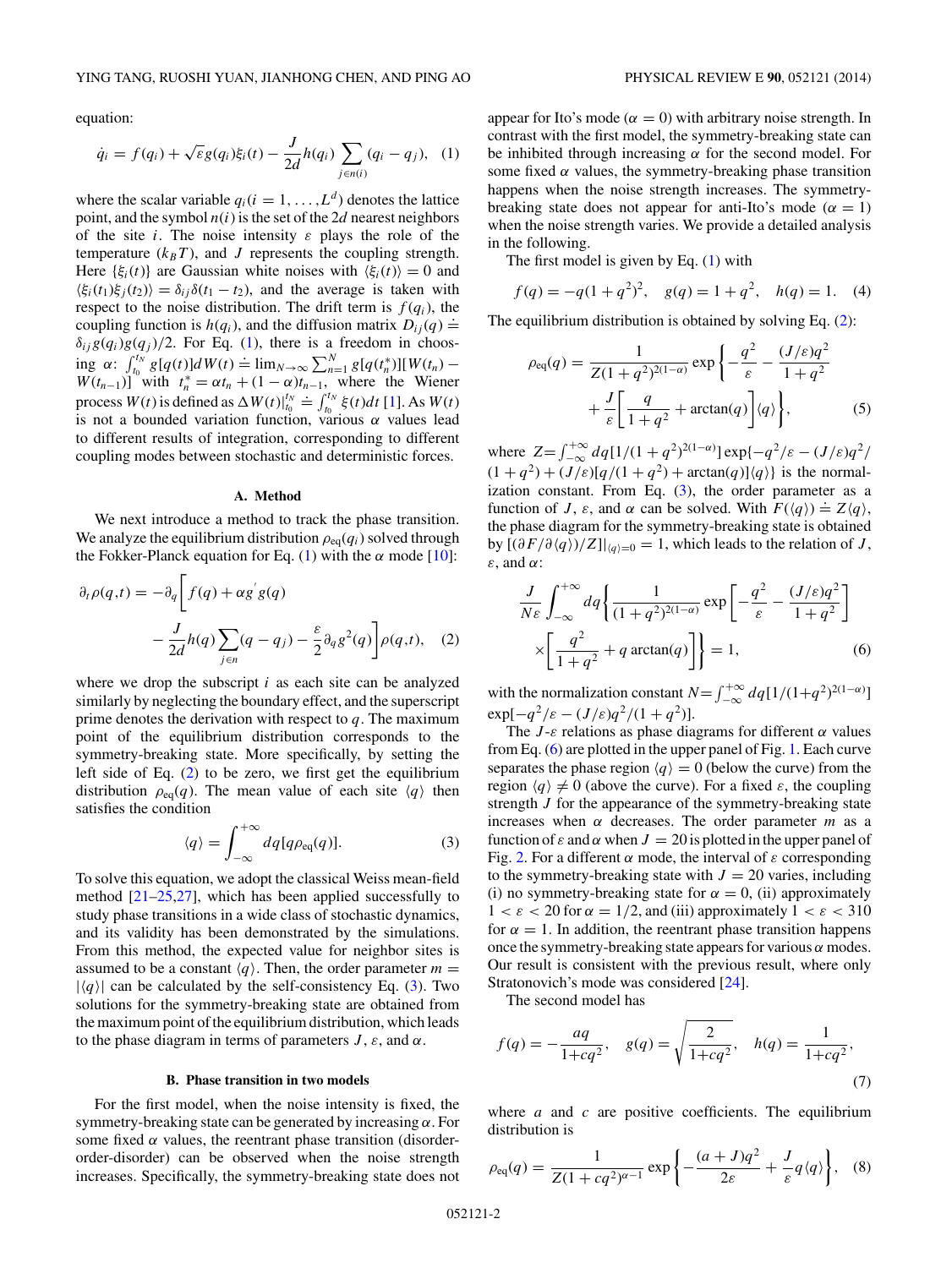<span id="page-2-0"></span>

FIG. 1. (Color online) The phase diagram is plotted in terms of coupling strength *J* and noise intensity *ε*. Each curve separates the two phase regions:  $\langle q \rangle = 0$  and  $\langle q \rangle \neq 0$ . The upper panel is for model 1:  $\langle q \rangle = 0$  is below the curve and  $\langle q \rangle \neq 0$  is above; no symmetrybreaking state appears for Ito's noise with any fixed coupling strength *J* and noise intensity  $\varepsilon$ . The lower panel is for model 2:  $\langle q \rangle = 0$  is on the left of the curve and  $\langle q \rangle \neq 0$  is on the right. No symmetry-breaking state appears for anti-Ito's noise with any fixed coupling strength *J* and the noise intensity  $\varepsilon$ . The colors denote different  $\alpha$  values: for the upper panel, the colors in the legend correspond to the colors of lines from right to left; for the lower panel, the colors in the legend correspond to the colors of lines from left to right.

where  $Z = \int_{-\infty}^{+\infty} dq [1/(1 + cq^2)^{\alpha-1}] \exp[-(a + J)q^2/(2\varepsilon)]$  $+(J/\varepsilon)q\langle q \rangle$ ]. We obtain the order parameter from Eq. [\(3\)](#page-1-0). The relation of  $J$ ,  $\varepsilon$ , and  $\alpha$  is

$$
\frac{J}{N\varepsilon} \int_{-\infty}^{+\infty} dq \frac{q^2}{(1 + cq^2)^{\alpha - 1}} \exp\left[-\frac{(a + J)q^2}{2\varepsilon}\right] = 1, \quad (9)
$$

where  $N = \int_{-\infty}^{+\infty} dq[1/(1 + cq^2)^{\alpha-1}] \exp[-(a + J)q^2/(2\varepsilon)].$ The *J*- $\varepsilon$  relations with  $a = 1$  and  $c = 0.5$  from Eq. (9) are

plotted in the lower panel of Fig. 1. Different  $\alpha$  values have corresponding different phase diagrams. Each curve separates the phase region  $\langle q \rangle = 0$  (on the left of the curve) from the region  $\langle q \rangle \neq 0$  (on the right of the curve). The order parameter *m* as a function of  $\varepsilon$  and  $\alpha$  when  $a = 1$ ,  $c = 0.5$ , and  $J = 4$  is plotted in the lower panel of Fig. 2. For a



FIG. 2. (Color online) The order parameter *m* is plotted as a function of noise intensity *ε* and coupling mode *α*. The upper panel is for model 1 when the coupling strength  $J = 20$ : the symmetrybreaking state does not appear for Ito's noise; it appears approximately when  $1 < \varepsilon < 20$  for Stratonovich's noise and approximately when  $1 < \varepsilon < 310$  for anti-Ito's noise. The lower panel is for model 2 when  $a = 1, c = 0.5$ , and the coupling strength  $J = 4$ : the symmetrybreaking state appears approximately when  $1 < \varepsilon$  for Ito's noise, when  $4 < \varepsilon$  for Stratonovich's noise, and it does not appear for anti-Ito's noise. The increase of  $\alpha$  enhances (inhibits) the ordered state for model 1 (2).

different  $\alpha$  mode, the noise intensity  $\varepsilon$  corresponding to the symmetry-breaking state varies, including (i) approximately  $1 < \varepsilon$  for  $\alpha = 0$ , (ii) approximately  $4 < \varepsilon$  for  $\alpha = 1/2$ , and (iii) no symmetry-breaking state for  $\alpha = 1$ .

The fact that the second model stays in the symmetrybreaking state once it is reached and no reentrant transition occurs can also be shown by the analysis of the maximum of the effective potential  $[21]$ : the symmetry-breaking state arises near  $\varepsilon \approx a/[2c(1-\alpha)]$ . From this method, we notice that the noise intensity  $\varepsilon \to \infty$  when  $\alpha \to 1$ . Therefore, no symmetry-breaking state appears for  $\alpha = 1$ , and we reach the same conclusion as the above result. As a result, the phase transition for Eq. [\(7\)](#page-1-0) does depend on *α*. In addition, the dependence of the phase transition on the coupling mode is in contrast with the previous conclusion [\[22,23\]](#page-4-0), where the phase transition was regarded as qualitatively independent of *α*.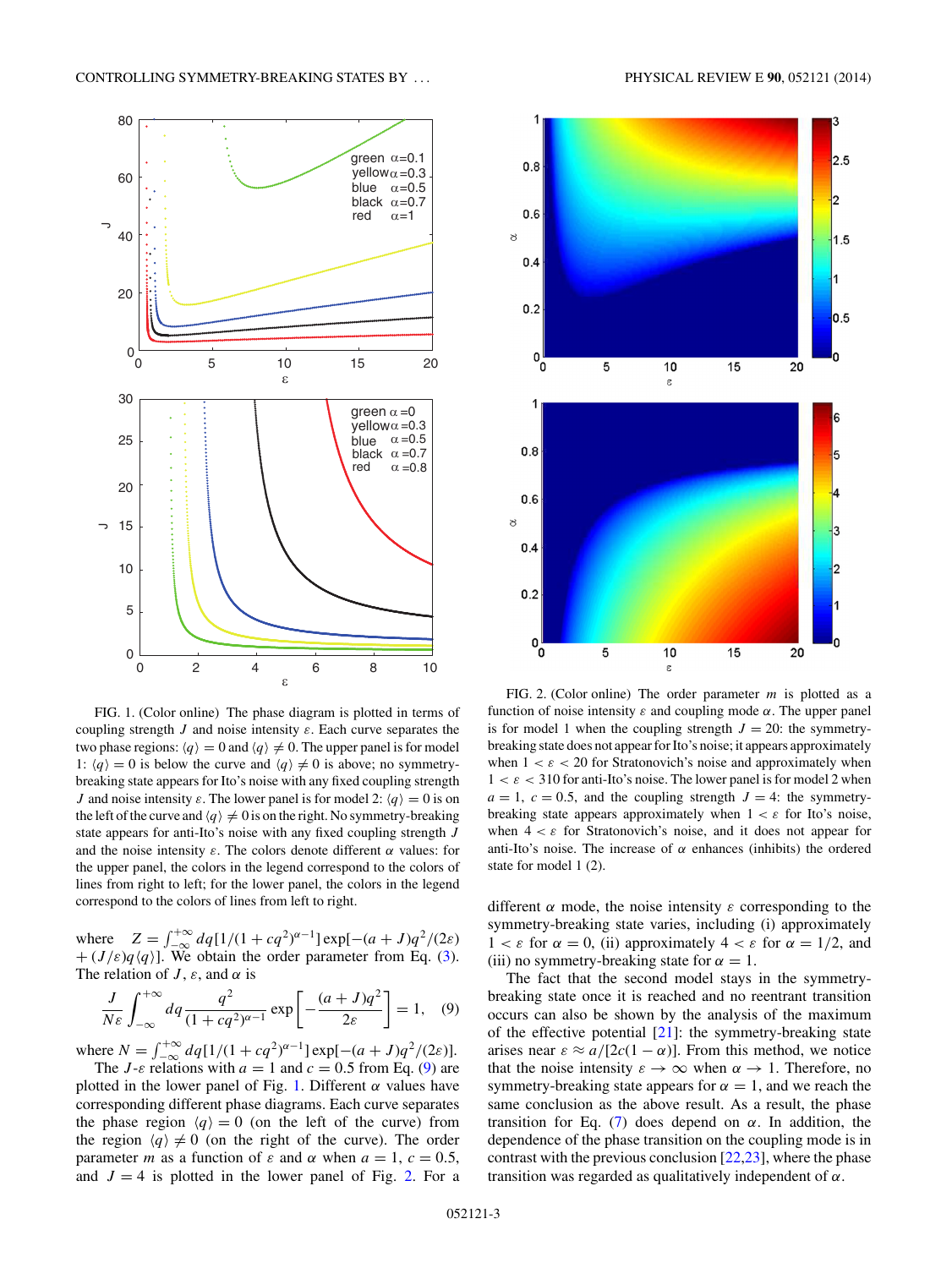<span id="page-3-0"></span>

FIG. 3. (Color online) The order parameter *m* is plotted as a function of the coupling mode  $\alpha$ : it is positively correlated with *α* for the first model (lines of cross) as the relation between the diffusion coefficient and the spatial coordinate *∂D/∂q*|*q>*<sup>0</sup> *>* 0, while it is negatively correlated for the second one (lines of cycle) as *∂D/∂q*|*q>*<sup>0</sup> *<* 0. The parameter setting is as follows: the noise intensity  $\varepsilon = 15$  (blue upper line),  $\varepsilon = 10$  (green middle line), and  $\varepsilon = 5$  (red lower line); the coupling strength  $J = 20$  for the first model;  $a = 1$ ,  $c = 0.5$ , and  $J = 4$  for the second model.

An increase of  $\alpha$  has opposite effects on the order parameter of the above two models, as illustrated in Fig. 3. The detailed analysis is as follows. In our models, when the spatial coordinate of state variable gets further from the origin, the position of sampling points  $\alpha q_n + (1 - \alpha) q_{n-1}$  (*n* is positive integer) inside each bin of the integral sum has greater value for larger *α*. Therefore, the system takes stronger diffusibility with increasing *α* when the correlation of the diffusion coefficient  $D(q)$  and the spatial coordinate  $q$  is positive, i.e., *∂D/∂q*|*q>*<sup>0</sup> *>* 0, and vice versa. As the order parameter is defined as  $\langle q \rangle$ , the system becomes more ordered when the diffusibility is stronger. The first (second) model has *∂D/∂q*|*q>*<sup>0</sup> *>* 0 (*<* 0), and thus an increase of *α* can enhance (inhibit) the ordered state.

### **III. DISCUSSION**

The phase transition discussed above is different from those induced by the noise strength  $[20,21]$ , where  $\alpha$  was considered to be isolated points. Physically, the noise strength induces the reentrant phase transition in the first model, while the coupling mode does not lead to reentrant behavior. Mathematically, different stochastic integration for a Langevin equation can be transformed from one to another by adding a corresponding drift term in the equation [\[1,28,29\]](#page-4-0). The variation of the coupling mode is then equivalent to adding a noise-induced drift, while the change of the noise strength mainly influence the diffusion term. Thus, the coupling mode and noise strength are two different sources with cooperative effects for the phase transition.

The physical origin of the phase transition induced by  $\alpha$  is the variation on the coupling mode between the deterministic and the stochastic forces [\[30\]](#page-4-0). Different *α* modes come from

the uncertainty between forces with different time scales [\[1\]](#page-4-0): the mesoscopic time scale for the focused level and the microscopic time scale with fine structures for the noise. Intuitively, the fast variable noise term can be considered as a series of random pulses. A different kicking position for the pulses on the system's state leads to distinct effects on the order. The coupling mode determines at which position the random pulses drive the state variable of the system, and larger *α* represents later pulses. When the amplitude of a pulse is positively (negatively) correlated with the state variable, or equivalently the diffusion coefficient  $\partial D/\partial q|_{q>0} > 0$  (<0), an increase of  $\alpha$  enhances (inhibits) the ordered state by providing stronger (weaker) pulses. As a result, with a fixed noise intensity, the variation of  $\alpha$  can lead to the appearance of multistable equilibrium probability and a symmetry-breaking phase transition.

A recent experiment sheds light on a possible way to control the *α* mode. A transition among *α* modes is implemented (Stratonovich-to-Ito transition with  $\alpha \in [0,0.5]$ ) in an electric circuit [\[26\]](#page-4-0). This method can be applied to experimentally test our result on the phase transition induced by  $\alpha$ . More specifically, the equilibrium distribution can be measured by the analog simulator for a given stochastic differential equation with  $J = 0$  in Eq. [\(1\)](#page-1-0) [\[12\]](#page-4-0). When  $J \neq 0$ , the effect of neighbors  $\sum_{j \in n(i)} q_j/2d = \langle q_j \rangle$  is constant according to the Weiss mean-field method, and thus it can also be implemented by the analog simulator. As a result, given an *a priori* value for the order parameter  $m = \langle q_i \rangle$  in Eq. [\(1\)](#page-1-0), the equilibrium distribution can be measured. Then, Eq.  $(3)$  generates a value for the order parameter. When the generated value agrees with the *a priori* one, we get an actual value of the order parameter. We can repeat this process of measurements for various coupling modes  $\alpha$  and noise intensity  $\varepsilon$ , and we plot  $m - (\varepsilon, \alpha)$  diagrams comparable with Fig. [2.](#page-2-0)

#### **IV. CONCLUSION**

We have demonstrated that taking the coupling mode between deterministic and stochastic forces as a continuous parameter induces physically observable phase transitions. When the diffusion coefficient has a positive or negative correlation with the spatial coordinate q, an increase of  $\alpha$  can enhance or inhibit the symmetry-breaking state, respectively. This mechanism is useful to control the effect of noise through manipulating the  $\alpha$  mode without varying the noise strength. The origin of different  $\alpha$  modes is the uncertainty in the mutual interaction between the focused level of description (mesoscopic) to its lower (microscopic) level. Our result provides an impetus for the search of physical consequences induced by the continuous variation of the coupling mode between different hierarchical levels both theoretically and experimentally.

## **ACKNOWLEDGMENTS**

We thank Richard Blythe, Xiaomei Zhu, Min Tang, and Yuke Huang for critical comments. This work is supported in part by the National 973 Project No. 2010CB529200 and by the Natural Science Foundation of China Projects No. NSFC91029738.